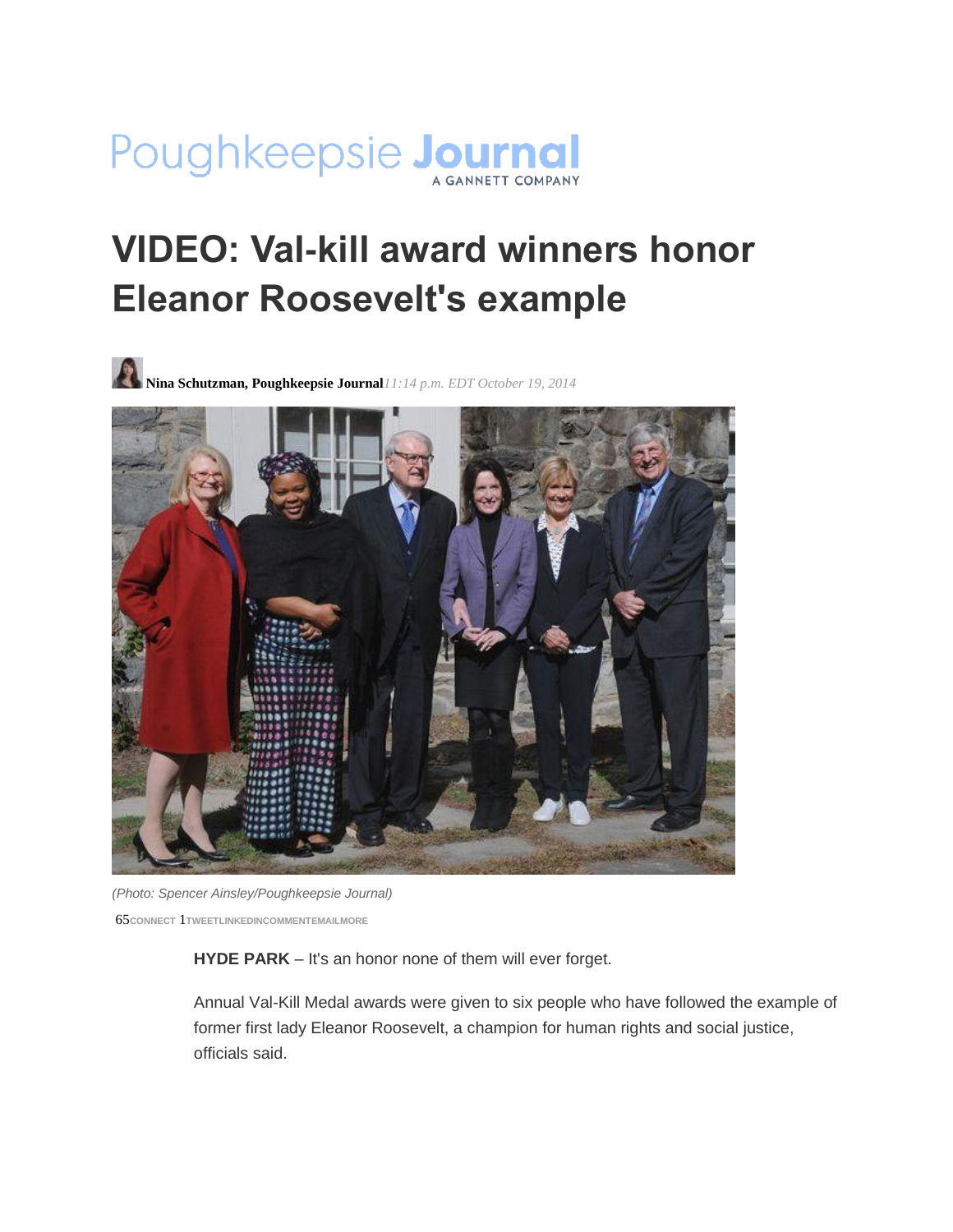Honorees this year were Diana Nyad, Geraldine Laybourne, Lehmah Gobowee, Ambassador William J. vanden Heuvel, Katrina vanden Heuvel and Astor Services for Children & Families.

The awards are given each year by the Eleanor Roosevelt Leadership Center at Val-Kill, with a Medal Ceremony held at the former first lady's stone cottage retreat and home in Hyde Park.

Last year, the national historic site was closed because of the government shutdown.

So this year, it felt "really good to be back in this tent," said Kathleen Durham, executive director of the Leadership Center. "This is Eleanor's home."

But the Val-Kill ceremony is not just a party to the Leadership Center. It's a fundraiser to raise money for their programs, which try to teach participants to have a "strong sense of self," Durham said.

They like program participants to learn "how to identify solutions and not dwell on the differences," and to take action, "without wallowing in what's not working," lessons they take back into their communities, she added.

The heated tent by the property's gardens was packed with medal ceremony attendees on Sunday afternoon.

At center-stage were the recipients, whose pride in winning the same award as the likes of Pawling resident and actor James Earl Jones, women's rights activist Gloria Steinem and diplomat Richard Holbrooke, was evident.

"Anyone whose associated with the name and the actions of Eleanor Roosevelt is clearly honored," said Nyad, an athlete, journalist and humanitarian.

To "think that what I did and what my team did means something to humanity ... that we were somehow inspiring, we believed that to never give up is the way to go through life, to reach for the stars is the way to tap all of your potential, and make everyone around you hope for better ... then I'm honored," Nyad added.

While the Leadership Center likes to focus on promoting women's empowerment, they also want to involve men, officials said.

Last year, the first Eleanor Roosevelt Community College Emerging Leaders men's program was formed.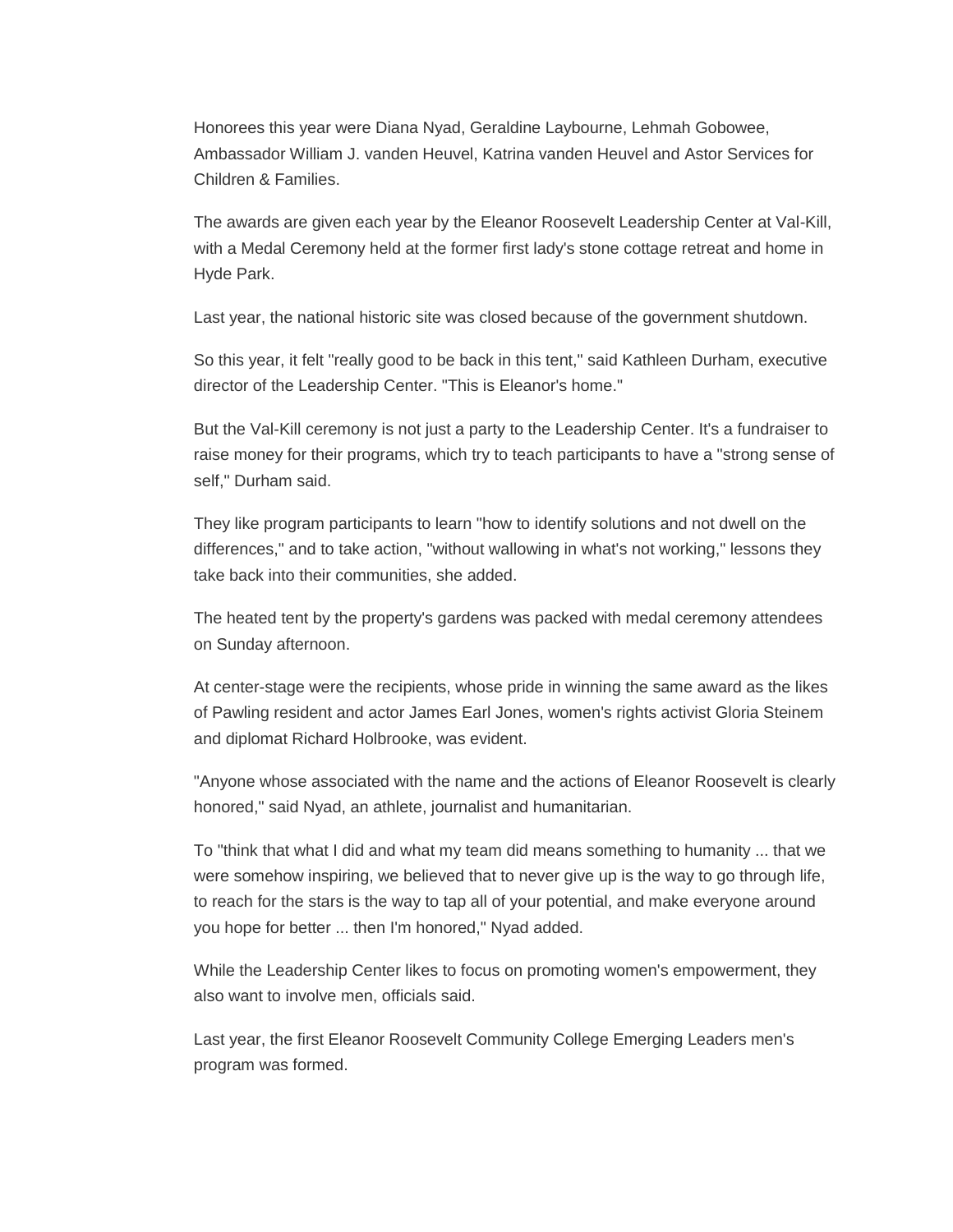Joshua Wright, a member of the group, was on hand to help Durham thank sponsors of the event.

"We have great people who are impacting our community in tremendous ways," said Wright, a 20-year-old City of Poughkeepsie resident and Dutchess Community College student. "I feel very honored in the sense that I'm among some special people, who really changed not only my life, but life for many of us."

The Community College Emerging Leaders develops programs and implements them "within our communities," like one Wright helped start called [GRIT,](http://prezi.com/ydc-auh7-nmw/do-you-have-grit/) "meant to inspire students who are academically dismissed" at Dutchess Community College, he said.

Val-Kill medals have been presented to a litany of local residents, as well as statewide, national and international figures.

*Nina Schutzman: nschutzman@poughkeepsiejournal.com 845-451-4518 Twitter: @pojonschutzman*



## **October honorees:**

Val-kill award winners honor Eleanor Roosevelt Nina Schutzman

• Diana Nyad, champion athlete, journalist and humanitarian. Nyad's words mirror Eleanor Roosevelt's regarding living a meaningful life: "We should never ever give up."

• Astor Services for Children & Families, a Rhinebeck-based nonprofit organization that advocates for empowering healthy children and families. Astor lives up to the promise of